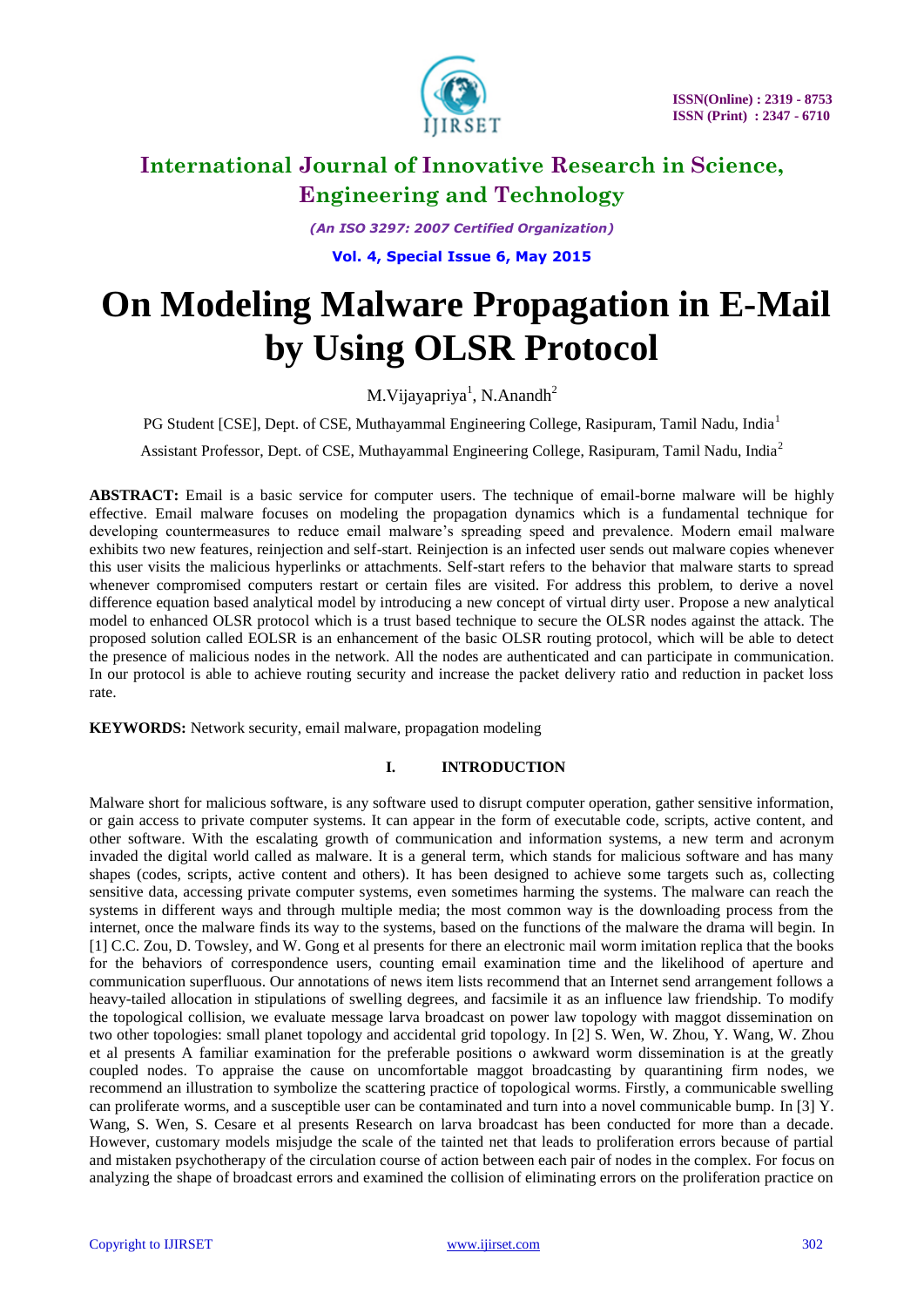

*(An ISO 3297: 2007 Certified Organization)*

# **Vol. 4, Special Issue 6, May 2015**

two unusual types of worms. We encompass revealed by simulations that errors augment as added dissemination cycles are bent and quantified the errors under special transmission scenarios.

### **II. EXISTING SYSTEM**

These observations become the motivation of work to develop a new analytical model that can precisely present the propagation dynamics of the modern email malware. The spreading procedure can be characterized by a Susceptible-Infected-Immunized (SII), Susceptible-Infected-Resistant(SIR),Susceptible-Infected-Sesceptible(SIS) process.

The major contributions of this paper are listed below:

To introduce a new concept of virtual nodes to address the underestimation in previous work, which can represent the situation of a user sending out one more round of malware copies each time this user gets infected. Perform empirical and theoretical study to investigate why and how the proposed SII model is superior to existing models. Modern email malware exhibits two new features, reinfection and self-start. For address this problem, to derive a novel difference equation based analytical model by introducing a new concept of virtual infected user. A new analytical model to capture the interactions among the infected email users by a set of difference equations, which is together describe the overall propagation of the modern email malware. The proposed a novel SII model for the propagation of modern email malware.This model is able to address two critical processes unsolved in previous models: the reinfection and the selfstart. By introducing a group of difference equations and virtual nodes, it presented the repetitious spreading processes caused by the reinfection and the self-start.

### **LIMITATIONS**

- It is malicious software
- Does not achieve greater accuracy
- It is not efficient
- Malware called topological scanning malware that spread based on topology information
- Packet delivery ratio is slow

### **VIRTUAL NODES**

E-mail malware, recall that a compromised user may send out malware email copies to neighbours every time the user visits those malware hyperlinks or attachments. Malware emails are also sent out when certain events like computer restart are triggered. Thus, at an arbitrary time t,a user may receive multiple malware email copies from an identical neighbouring user who has been compromised. In order to represent the repetitious spreading process of the reinfection and the self-start.

### **III. PROPOSED SYSTEM**

Analyzing the attack, propose a mechanism called enhanced OLSR (EOLSR) protocol which is a trust based technique to secure the OLSR nodes against the attack. The proposed solution called EOLSR is an enhancement of the basic OLSR routing protocol, which will be able to detect the presence of malicious nodes in the network. In proposed system assumes that all the nodes are authenticated and can participate in communication i.e., all nodes are authorized nodes. In our protocol is able to achieve routing security with increase in packet delivery ratio and reduction in packet loss rate.The Optimized Link State Routing Protocol (OLSR) is an [IP](http://en.wikipedia.org/wiki/Internet_Protocol) routing protocol optimized for [mobile ad hoc](http://en.wikipedia.org/wiki/Mobile_ad_hoc_network)  [networks,](http://en.wikipedia.org/wiki/Mobile_ad_hoc_network) which can also be used on other [wireless ad hoc networks.](http://en.wikipedia.org/wiki/Wireless_ad_hoc_network) OLSR is a proactive [link-state routing protocol,](http://en.wikipedia.org/wiki/Link-state_routing_protocol) which uses hello and Topology Control (TC) messages to discover and then disseminate link state information throughout the [mobile ad hoc network.](http://en.wikipedia.org/wiki/Mobile_ad_hoc_network)

Individual nodes use this topology information to compute next hop destinations for all nodes in the network using shortest hop forwarding paths. Link-state routing protocols such as [Open Shortest Path First](http://en.wikipedia.org/wiki/Open_Shortest_Path_First) (OSPF) and [IS-IS](http://en.wikipedia.org/wiki/IS-IS) select a designated router on every link to perform flooding of topology information. IS-IS is an interior gateway protocol. It is a routing protocol designed to move information efficiently within a computer network. OSPF is a routing protocol for networks. It uses link state routing algorithm and falls into the group of interior routing protocols. It gathers link state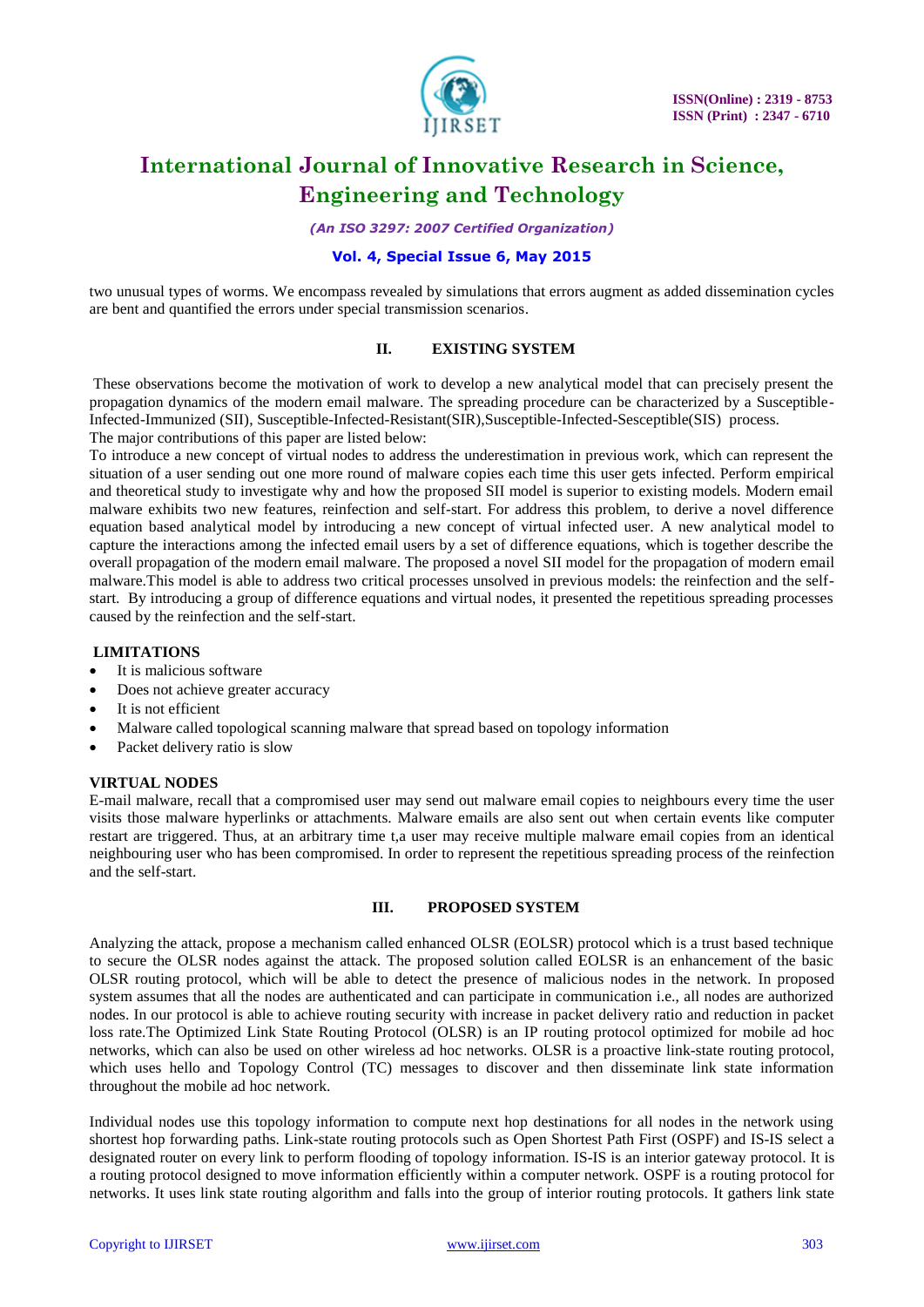

*(An ISO 3297: 2007 Certified Organization)*

# **Vol. 4, Special Issue 6, May 2015**

information from available routers. In wireless ad hoc networks, there is different notion of a link, packets can and do go out the same interface; hence, a different approach is needed in order to optimize the flooding process. Using Hello messages the OLSR protocol at each node discovers 2-hop neighbor information and performs a distributed election of a set of [multipoint relays](http://en.wikipedia.org/wiki/Multipoint_relay) (MPRs). Nodes select MPRs such that there exist a path to each of its 2-hop neighbors via a node selected as an MPR. These MPR nodes then source and forward TC messages that contain the MPR selectors.

This functioning of MPRs makes OLSR unique from other link state routing protocols in a few different ways: The forwarding path for TC messages is not shared among all nodes but varies depending on the source, only a subset of nodes source link state information, not all links of a node are advertised but only those that represent MPR selections. Since link-state routing requires the topology database to be synchronized across the network, OSPF and IS-IS perform topology flooding using a reliable algorithm. Such an algorithm is very difficult to design for ad hoc wireless networks, so OLSR doesn't bother with reliability; it simply floods topology data often enough to make sure that the database does not remain unsynchronized for extended periods of time.

### **Multipoint Relay (Mpr)**

Multipoint relays (MPR) are nodes in Wireless ad hoc network that do the job of relaying messages between nodes. They also have the main role in routing and selecting the proper route from any source to any desired destination node. MPRs advertise link-state information for their MPR selectors (a node selected as a MPR) periodically in their control messages. MPRs are also used to form a route from a given node to any destination in route calculation. Each node periodically broadcasts a Hello message for the link sensing, neighbor detection and MPR selection processes. Each node can get topology up to 2 hops from Hello messages. The information about the symmetric one hop and two hop neighbors is used to calculate the MPR set. Each node selects set of neighbor nodes as MPRs from among 1-hop neighbors with symmetric link, which covers all the 2-hop neighbors and records in MPR selector table.MPR is recalculated when a change in 1-hop or 2-hops neighborhood topology is detected. Every node periodically broadcasts list of its MPR selectors instead of the whole list of neighbors. Upon receipt of MPR information, each node recalculates and updates routes to each known destination. In order to exchange the topological information, the topology control (TC) message is broadcast throughout the network. Only MPRs need to forward TC messages.

### **Intermediate System to Intermediate System (IS-IS)**

IS-IS is a routing protocol designed to move information efficiently within a computer network, a group of physically connected computers or similar devices. It accomplishes this by determining the best route for datagram's through a packet-switched network. IS-IS (pronounced "i-s i-s") is an interior gateway protocol, designed for use within an administrative domain or network. This is in contrast to Exterior Gateway protocols, primarily Border Gateway Protocol (BGP). IS-IS is a link-state routing protocol, operating by reliably flooding link state information throughout a network of routers. Each IS-IS router independently builds a database of the network's topology, aggregating the flooded network information. Like the OSPF protocol, IS-IS uses Dijkstra's algorithm for computing the best path through the network. Packets (datagrams) are then forwarded, based on the computed ideal path, through the network to the destination

#### **OSPF**

A link-state routing protocol is one of the two main classes of routing protocols used in packet switching networks for computer communications (the other is the distance-vector routing protocol). Examples of link-state routing protocols include open shortest path first (OSPF) and intermediate system to intermediate system (IS-IS). The link-state protocol is performed by every switching node in the network (i.e., nodes that are prepared to forward packets; in the Internet, these are called routers). The basic concept of link-state routing is that every node constructs a map of the connectivity to the network, in the form of a graph, showing which nodes are connected to which other nodes. Each node then independently calculates the next best logical path from it to every possible destination in the network. The collection of best paths will then form the node's routing table. This contrasts with distance-vector routing protocols, which work by having each node share its routing table with its neighbors. In a link-state protocol the only information passed between nodes is connectivity related. Link-state algorithms are sometimes characterized informally as each router 'telling the world about its neighbors"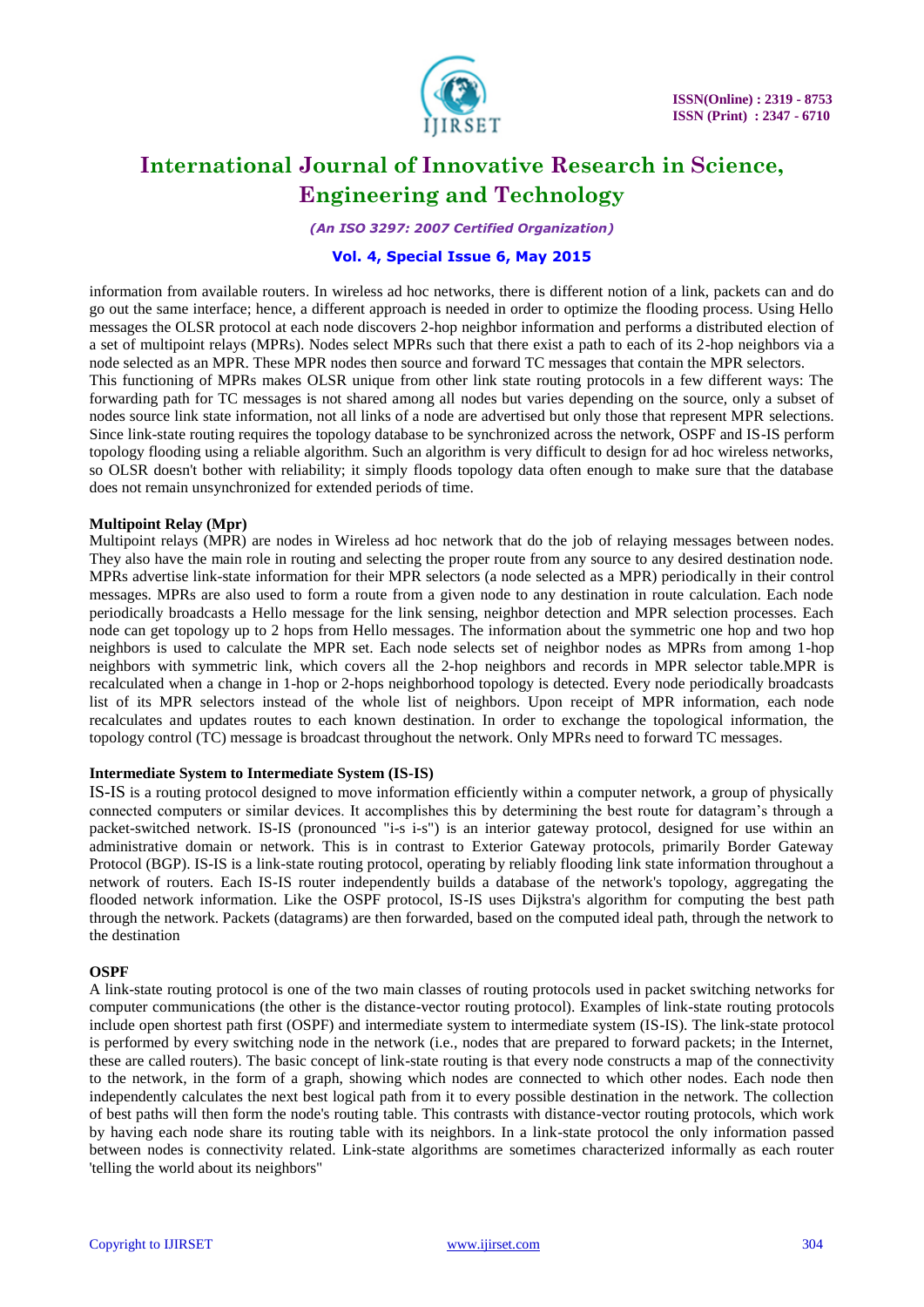

*(An ISO 3297: 2007 Certified Organization)*

# **Vol. 4, Special Issue 6, May 2015**

#### **Network Formation**

It consist of a set of nodes .Each and every node should have some kinds of ID, which is like N1, N2,…and Nn. Each node communicate with another node and all the nodes are authenticated.

#### **Attacker Performance**

Malware to disrupt computer operation, gather sensitive information, or gain access to private computer systems. For modern email malware, recall that a compromised user may send out malware email copies to neighbors every time the user visits those malware hyperlinks or attachments.

# **SYSTEM ARCHITECTURE:**



**Fig : system architecture**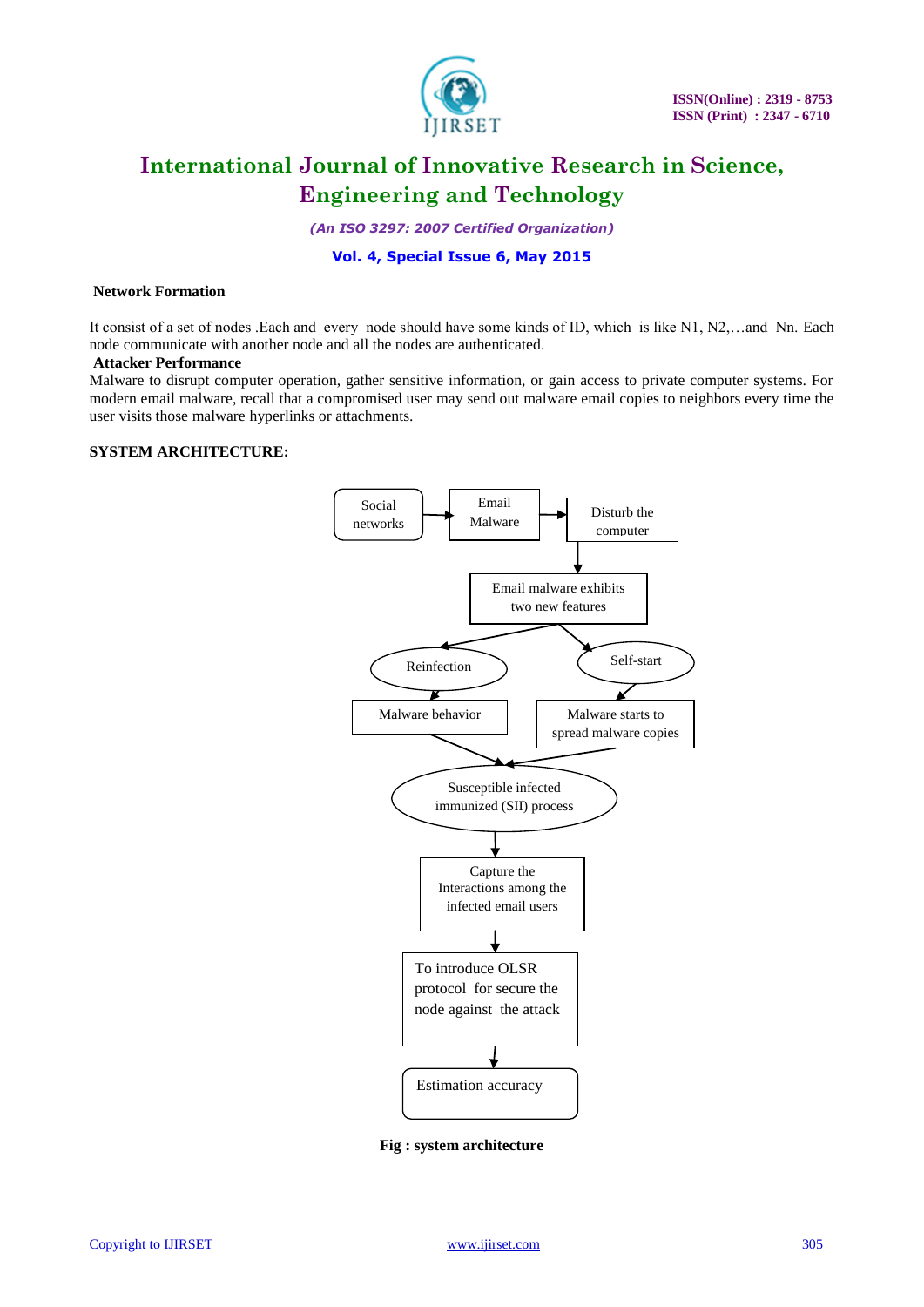

*(An ISO 3297: 2007 Certified Organization)*

# **Vol. 4, Special Issue 6, May 2015**

### **Data Transfer Through the Virtual Node**

Virtual node can represent the situation of a user sending out one more round of malware copies each time this user gets infected. In order to represent the repetitious spreading process of the reinfection and the self-start, introduce virtual nodes to present the infection caused by infected users opening the malware email copy.

#### **Detection of Attackers**

To analyze the vulnerabilities of a pro-active routing protocol called optimized link state routing (OLSR) against a specific type of denial-of-service (DOS) attack called node isolation attack

Analyzing the attack, propose a mechanism called enhanced OLSR (EOLSR) protocol which is a trust based technique to secure the OLSR nodes against the attack. The technique is capable of finding whether a node is advertising correct topology information or not by verifying its Hello packets, thus detecting node isolation attacks.



### **IV. EXPERIMENTAL RESULTS**

Fig.(1) Network formation. (2) Data transfer through the virtual node. (3) To identify the malware node and elimate for those node. (4) Performance evaluation

# **V. CONCLUSION**

Susceptible-Infected-Susceptible (SII) model for the propagation of modern email malware and is used to address two critical processes unsolved in previous models: the reinfection and the self-start. The experiments showed that the